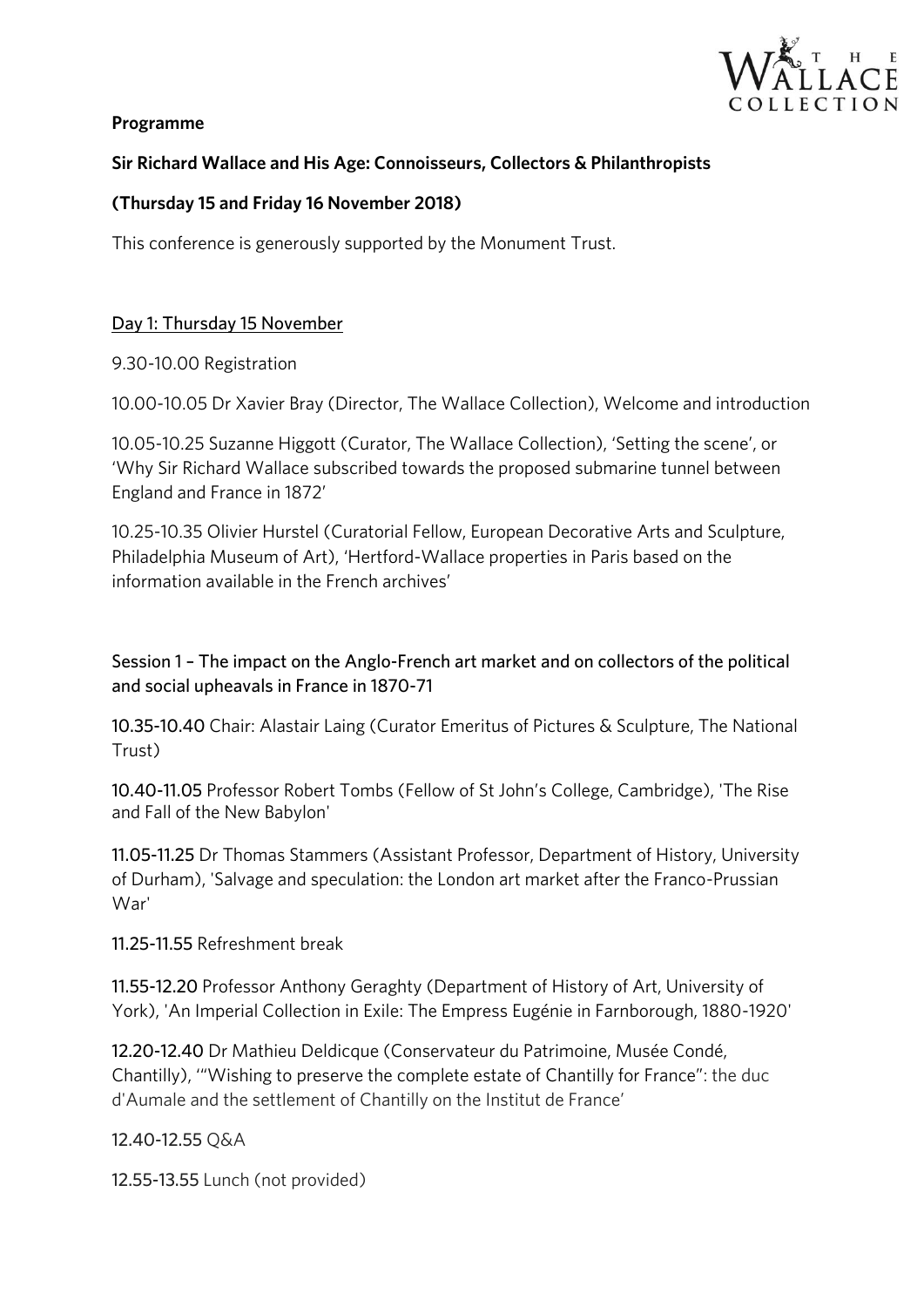

### Session 2 - Collectors and custodians

13.55-14.00 Chair: Adriana Turpin (IESA International)

14.00-14.20 Dr Silvia Davoli (Research Curator Strawberry Hill, The Horace Walpole<br>Collection), 'Richard Wallace and the acquisition of the Nieuwerkerke and Both de Tauzia Collection), 'Richard Wallace and the acquisition of the Nieuwerkerke and Both de Tauzia collections'

14.20-14.40 Suzanne Higgott (Curator, The Wallace Collection), 'Sir Richard Wallace as the custodian of his collection' the custodian of his collection'

14.40-15.00 Joseph Friedman (Honorary Visiting Fellow of the Department of History of Art, University of York, and Senior Research Fellow in the History of Art and Architecture, Art, University of York, and Senior Research Fellow in the History of Art and Architecture, University of Buckingham), '"Inhabited Museums": London's treasure houses in the age of Sir Richard Wallace'

15.00-15.30 Refreshment break 15.00-15.30 Refreshment break

The picture hang devised by Henri d'Orléans, duc d'Aumale, at Chantilly'

 $\frac{1}{2}$ . The collection of collections of objects d'art in the nineteenth century' eternity: visual recording of collections of *objets d'art* in the nineteenth century'

16.10-16.30 Olivier Hurstel (Curatorial Fellow, European Decorative Arts and Sculpture,<br>Philadelphia Museum of Art), 'Edouard Lièvre (1828-1886): from art books editor to  $\frac{1}{2}$  decisions that must be a fart books in change taste in the nineteenth century. designer – on the importance of art books in shaping taste in the nineteenth century'

16.30-16.45 Q&A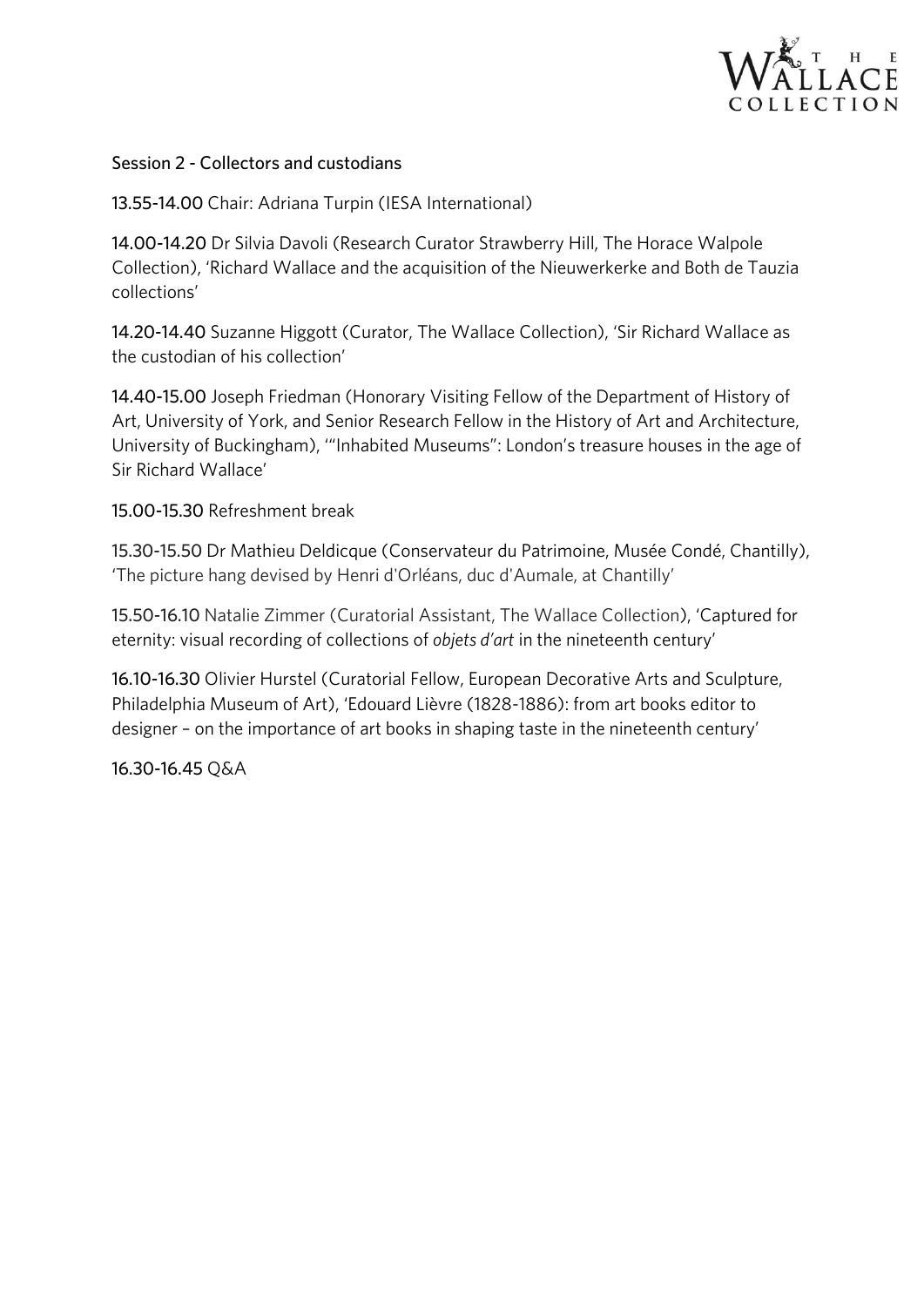

### **Day 2: Friday 16 November**

0.000 Registration

Session 1 – Contributing to loan exhibitions

10.00-10.05 Chair: Dr Xavier Bray (Director, The Wallace Collection), Welcome and introduction

10.05-10.25 Lindsay Macnaughton (PhD researcher, Durham University/The Bowes<br>Museum), 'Displaying philanthropy and patriotism: the Wallaces in focus'  $M$  and  $M$  is proping philanthropy and patriotism: the Wallaces in focus

10.15-10.45-25-25-10.15 Suzanne Higgott (Caracter, The Wallace Concerns), 'Good internations, mixed.<br>Motives: Cir Dichard Mallace's lean evhibition at the Pethnal Green Museum 1972. E' motives: Sir Richard Wallace's loan exhibition at the Bethnal Green Museum, 1872–5'

10.45-11.10 Eloise Donnelly (AHRC Collaborative Doctoral Candidate, University of<br>Cambridge and the British Museum), "The Expansion of Art": The English Rothschilds and loan exhibitions, 1850-1897' loan exhibitions, 1850-1897'

11.10 -11.40 Refreshment break

11.40-12.00 Suzanne Higgott (Curator, The Wallace Collection), 'From loans to legacy: the transformation of the Wallace Collection from a private collection into a national museum' transformation of the Wallace Collection from a private collection into a national museum'

12.00-12.15 Q&A

12.15-13.45 Lunch (not provided)

### Session 2 – New light on works of art in the Wallace Collection

13.45-14.15-24.45-14.05-14.05.45-14.05.45-14.05.45-14.05.45-14.05.45-14.05.45-14.05.<br>Introduction to the afternoon: 'Sir Pichard Wallace: chaning a national collection' Introduction to the afternoon: 'Sir Richard Wallace: shaping a national collection'

14.05-14.25 Suzanne Higgott and Dr Tobias Capwell (Curators, The Wallace Collection),<br>'Two paintings by Blaise-Alexandre Desgoffe of works of art and arms and armour in Sir Richard Wallace's collection' Richard Wallace's collection'

14.25-14.45-24.45 Dr Tobias Capwell (Curator, The Wallace Concernity, Thinks and the main:<br>three triumphs of Sir Disbord Mollece collector of orms' three triumphs of Sir Richard Wallace, collector of arms'

14.45-15.05 Dr Yuriko Jackall (Curator, The Wallace Collection), 'A case of mistaken identity: Fragonard's *A Boy as Pierrot*'

15.05-15.35 Refreshment break 15.05-15.35 Refreshment break

15.35-15.35-15.35-15.35-15.35-15.35-15.35-15.35-15.35-15.35-15.35-15.35-15.35-15.<br>Morld: An Aconta trophy bood and Chinese Imperial wipe cups' World: An Asante trophy head and Chinese Imperial wine cups'

15.55-16.15 Stephen Duffy (formerly Senior Curator, The Wallace Collection), 'Sir Richard Wallace and contemporary painting'